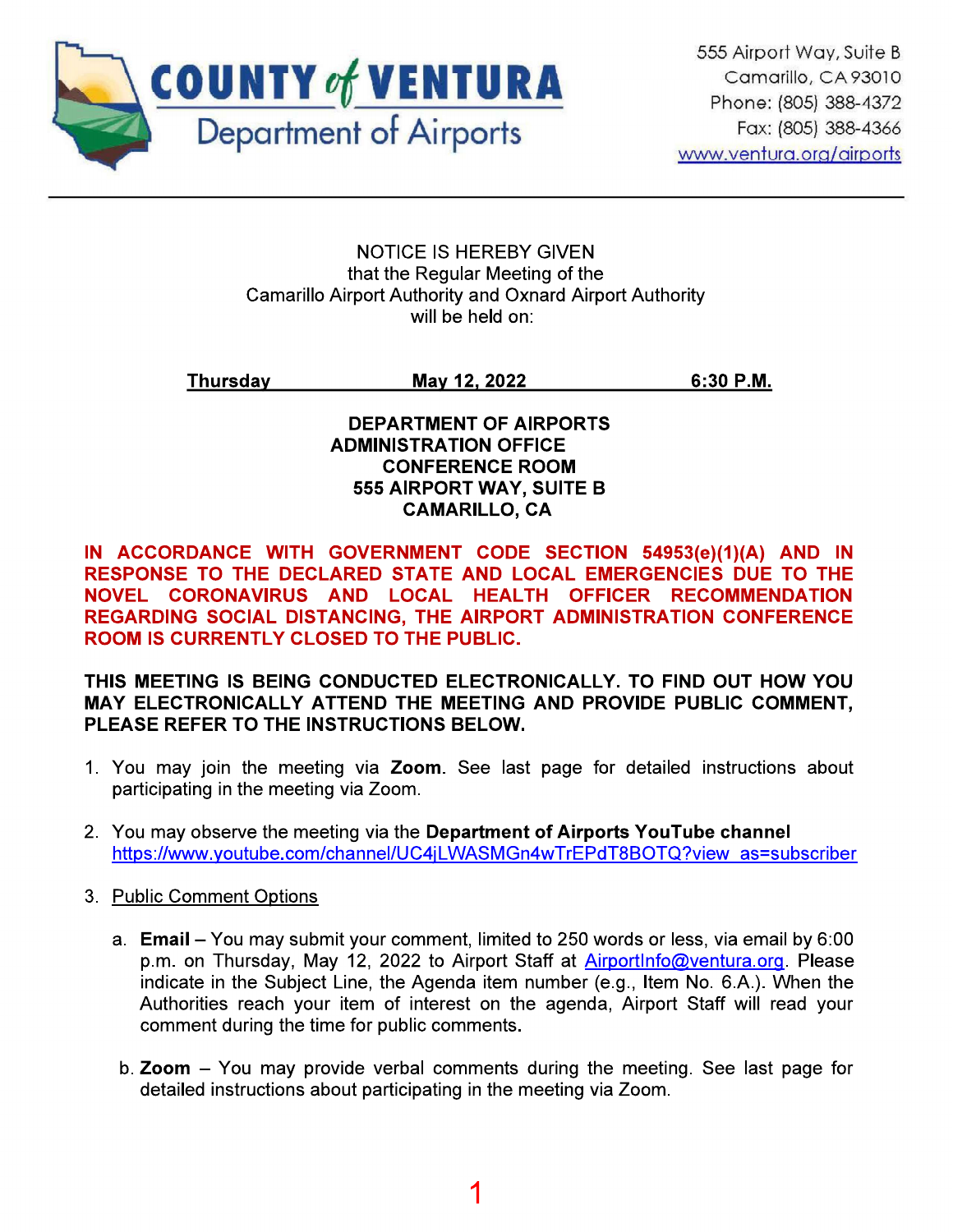# AGENDA

- $1<sub>1</sub>$ CALL to ORDER and PLEDGE of ALLEGIANCE
- $2<sub>-</sub>$ ROLL CALL
- AGENDA REVIEW  $3_{-}$
- 4. APPROVAL of MINUTES - April 14, 2022 (Pages  $7-12$ )
- PUBLIC COMMENT PERIOD 5.

#### Comments will be limited to a maximum of three minutes per item. The public comment period is reserved for issues NOT on the agenda.

If you wish to make a public comment on Agenda Item #5, please press the raise hand button, or if you are calling in, press star (\*) then 9 to be added to the speaker queue when prompted by the Chair of the Airport Authority.

# 6. NEW BUSINESS

#### OXNARD AIRPORT AUTHORITY

A. Subject: Receive and File a Presentation on the Teal Club Specific Plan; Make a Recommendation Regarding the Teal Club Specific Plan to the City of Oxnard Pursuant to City of Oxnard Code (Pages 13-14)

#### Recommendation:

Staff requests that your Airport Authority:

- 1. Receive and file a presentation on the Teal Club Specific Plan; and
- 2. Make a recommendation to the City of Oxnard as to whether the Teal Club Specific Plan is consistent with the adopted Airport Comprehensive Land Use Plan.
- B. Subject: Consider Adoption of Resolution #10 Authorizing Remote Teleconference Meetings of the Oxnard Airport Authority for a 30-Day Period (Pages  $15-21)$

#### Recommendation:

Consider adoption of Resolution #10 (Exhibit 1) authorizing remote teleconference meetings of the Oxnard Airport Authority for a 30-day period pursuant to Government Code Section 54953, Subdivision (e), of the Ralph M. Brown Act.

#### CAMARILLO AIRPORT AUTHORITY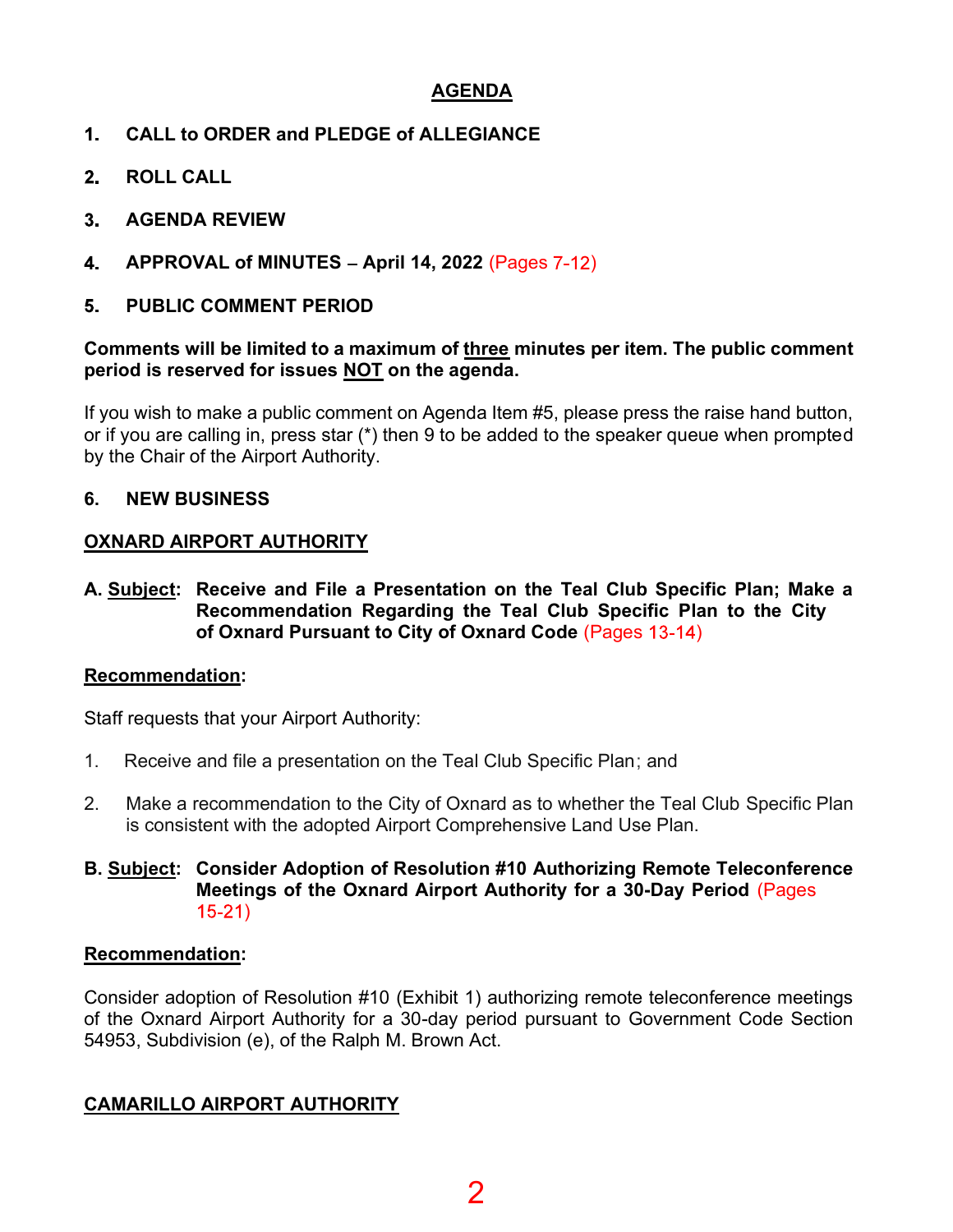#### C. Subject: Consider Adoption of Resolution #10 Authorizing Remote Teleconference Meetings of the Camarillo Airport Authority for a 30-Day Period (Pages 22-28)

# Recommendation:

Consider adoption of Resolution #10 (Exhibit 1) authorizing remote teleconference meetings of the Camarillo Airport Authority for a 30-day period pursuant to Government Code Section 54953, Subdivision (e), of the Ralph M. Brown Act.

#### D. Subject: Approval of, and Authorization for the Director of Airports or Designee to Sign, the First Amendment to Lease with Kim & Bill Burr Family Trust for 65C Durley Avenue at the Camarillo Airport (Pages 29-38)

#### Recommendation:

Staff requests that your Commission/Authority recommend that the Board of Supervisors (Board):

Approve, and authorize the Director of Airports or his designee to sign, the First Amendment to the lease with the Kim & Bill Burr Family Trust for 65C Durley Avenue at the Camarillo Airport.

#### CAMARILLO & OXNARD AIRPORT AUTHORITY

E. Subject: Approval of the Six-Year Capital Improvement Plan (CIP) for Camarillo and Oxnard Airports; Authorization for the Director of Airports or Designee, to Apply for Grants to Fund Projects Scheduled for Federal Fiscal Years 2022 and 2023 Outlined in the CIP upon Notification from the Federal Aviation Administration and the California Department of Transportation Aeronautics Program That Funds Are Available (Pages 39-77)

#### Recommendations:

Staff requests that your Commission/Authorities recommend that the Board of Supervisors (Board):

- 1. Approve the six-year capital improvement plan (CIP) for Camarillo and Oxnard Airports (Exhibit 1); and
- 2. Authorize the Director of Airports or his designee, to apply for grants to fund the projects scheduled for federal fiscal years (FFY) 2022 and 2023 outlined in the CIP upon notification from the Federal Aviation Administration (FAA) and the California Department of Transportation Aeronautics Program (Caltrans) that funds are available.
- F. Subject: Approval of the Department of Airports' Fiscal Year 2022-23 Rent and Fee Schedule, Effective July 1, 2022; Adoption of a Resolution Establishing Rents, Fees, and Insurance Requirements for the Department of Airports; Delegation of Authority to the County Executive Officer and the Director of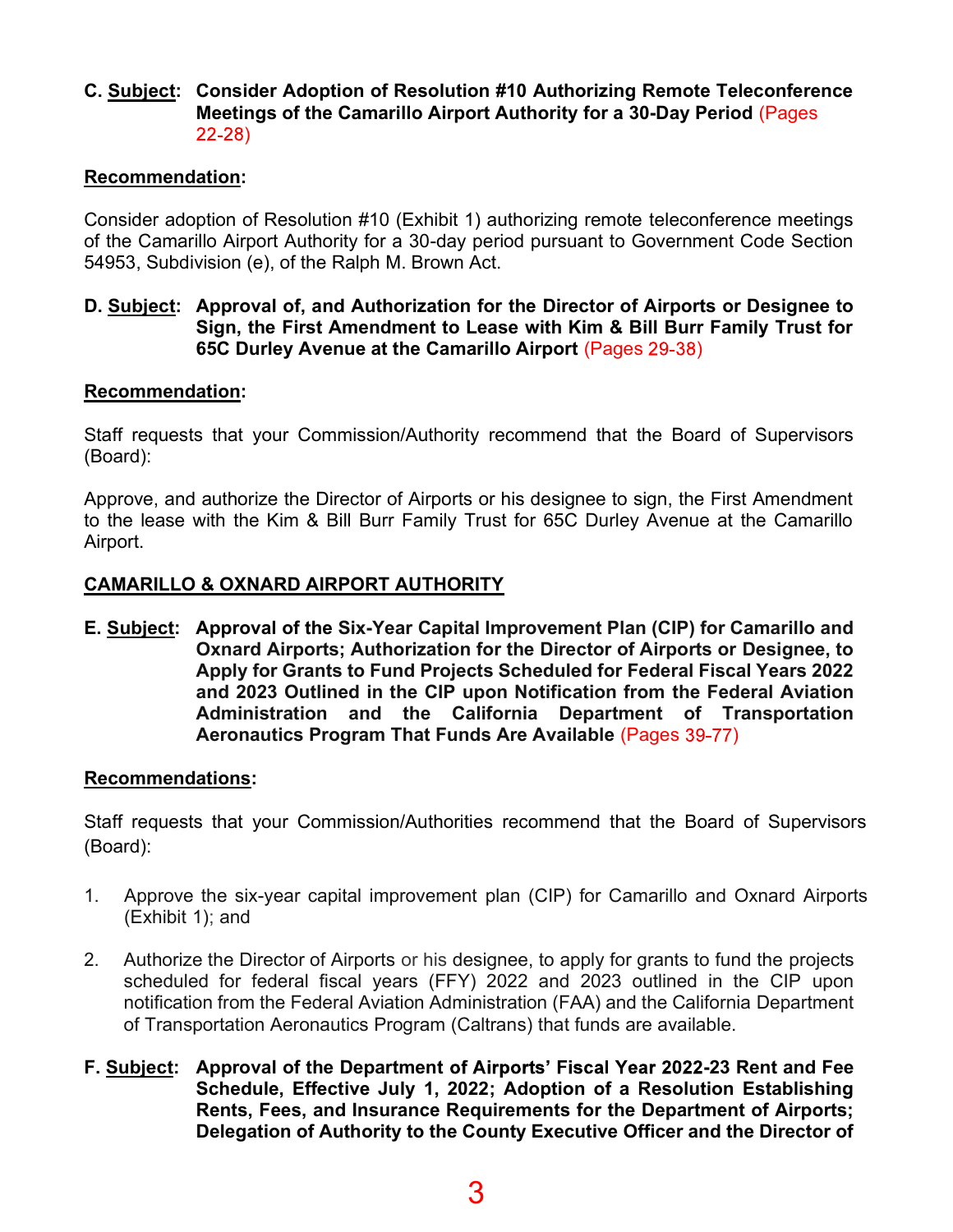Airports to Execute Leases, Subleases, Licenses, Permits, Special Use/Activity Permits, Operation Agreements, Extensions, Amendments, Consents, Termination Notices, and Unlawful Detainer Complaints in Accordance with the Provisions of the Schedule (Pages 78-167)

#### Recommendations:

Staff requests that your Commission/Authorities recommend that the Board of Supervisors (Board):

- 1. Approve the Department of Airports' ("Department") FY 2022-23 Rent and Fee Schedule (Exhibit 1 is a clean version and Exhibit 2 is a legislative version with track changes), with an effective date of July 1, 2022; and
- 2. Authorize the County Executive Officer and the Director of Airports to execute certain leases, subleases, licenses, permits, special use/activity permits, operation agreements, extensions, amendments, consents, termination notices, and unlawful detainer complaints as described in section III of the attached resolution (pages 30-37 of Exhibit 1); and
- 3. Approve, adopt, and execute the resolution (pages 30-37 of Exhibit 1) establishing rents, fees, and insurance requirements for the Department.
- $7.$ **DIRECTOR'S REPORT**
- 8. REPORTS (Pages 168-191)

Report items listed below are presented to the Airport Authorities for information only, at this time. The report items require no action or are not ready for the Airport Authorities' consideration. The Airport Authorities may refer these items to the Department of Airports for investigation and report back on a future agenda.

Monthly Activity Report – March 2022 Monthly Noise Complaints - March 2022 Consultant Reports - March 2022 Airport Tenant Project Status - April 2022 Project Status - April 2022 Financial Statements Third Quarter FY 2021/2022 Meeting Calendar

#### 9. CORRESPONDENCE (Pages 192-196)

Correspondence items listed below are presented to the Airport Authorities for information only, at this time. The correspondence items require no action or are not ready for the Airport Authorities' consideration. The Airport Authorities may refer these items to the Department of Airports for investigation and report back on a future agenda.

Letter dated April 14, 2022 from Madeline Herrle to Doug Tauber re: Public Records Request dated April 7, 2022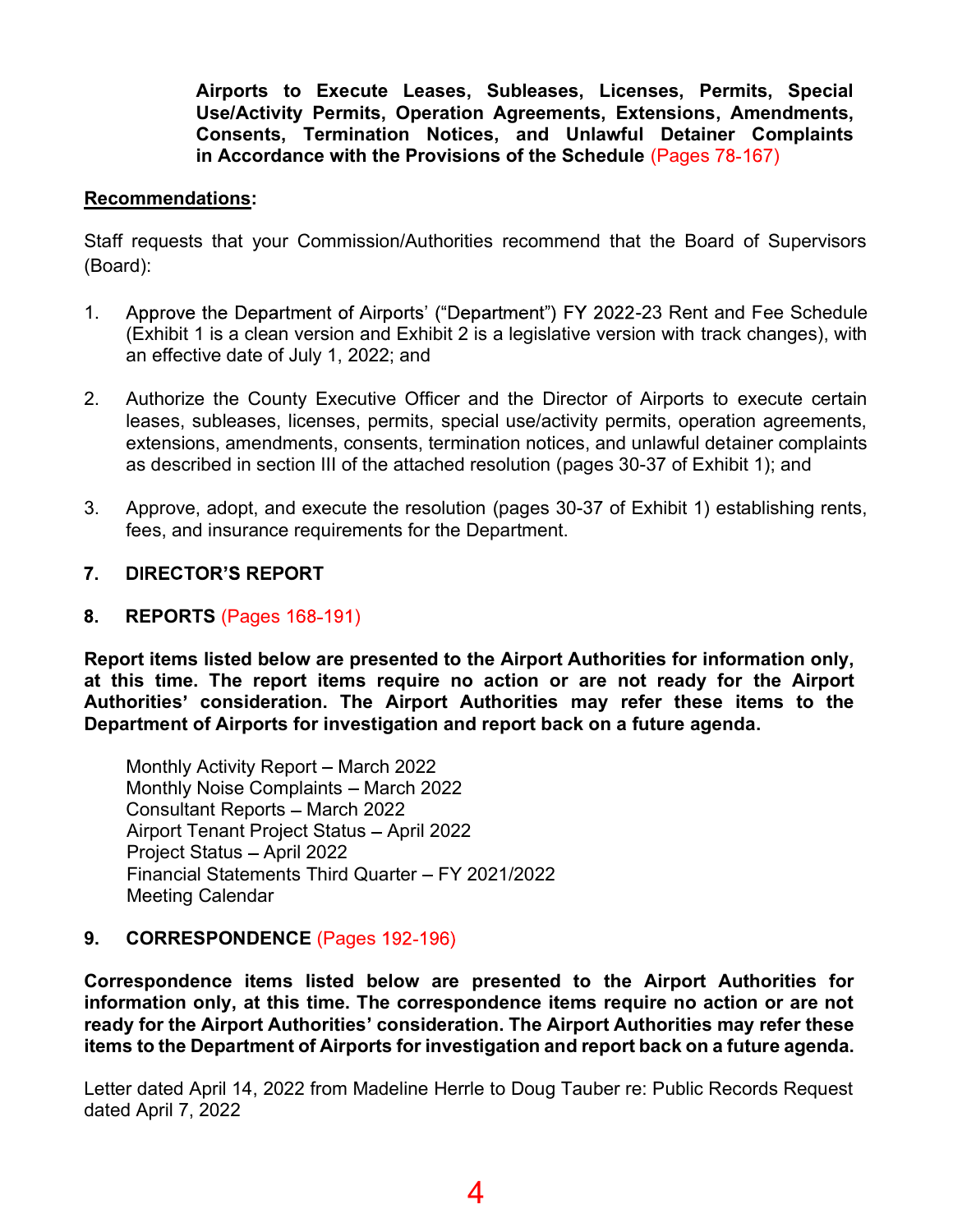Article dated April 20, 2022 re: 90-unit Condo Project near Oxnard Airport

10. AUTHORITY COMMENTS - Comments by Authority members on matters deemed appropriate.

# 11. ADJOURNMENT

The next regular Authority meeting will be on Thursday, June 9, 2022 at 6:30 p.m. Location to be determined.

IN COMPLIANCE WITH THE AMERICANS WITH DISABILITIES ACT, IF YOU NEED SPECIAL ASSISTANCE TO PARTICIPATE IN THIS MEETING, PLEASE CONTACT ANA CASTRO AT (805) 388-4211. NOTIFICATION 48 HOURS PRIOR TO THE MEETING WILL ENABLE THE DEPARTMENT OF AIRPORTS TO MAKE REASONABLE ARRANGEMENTS TO ENSURE ACCESSIBILITY TO THIS MEETING.